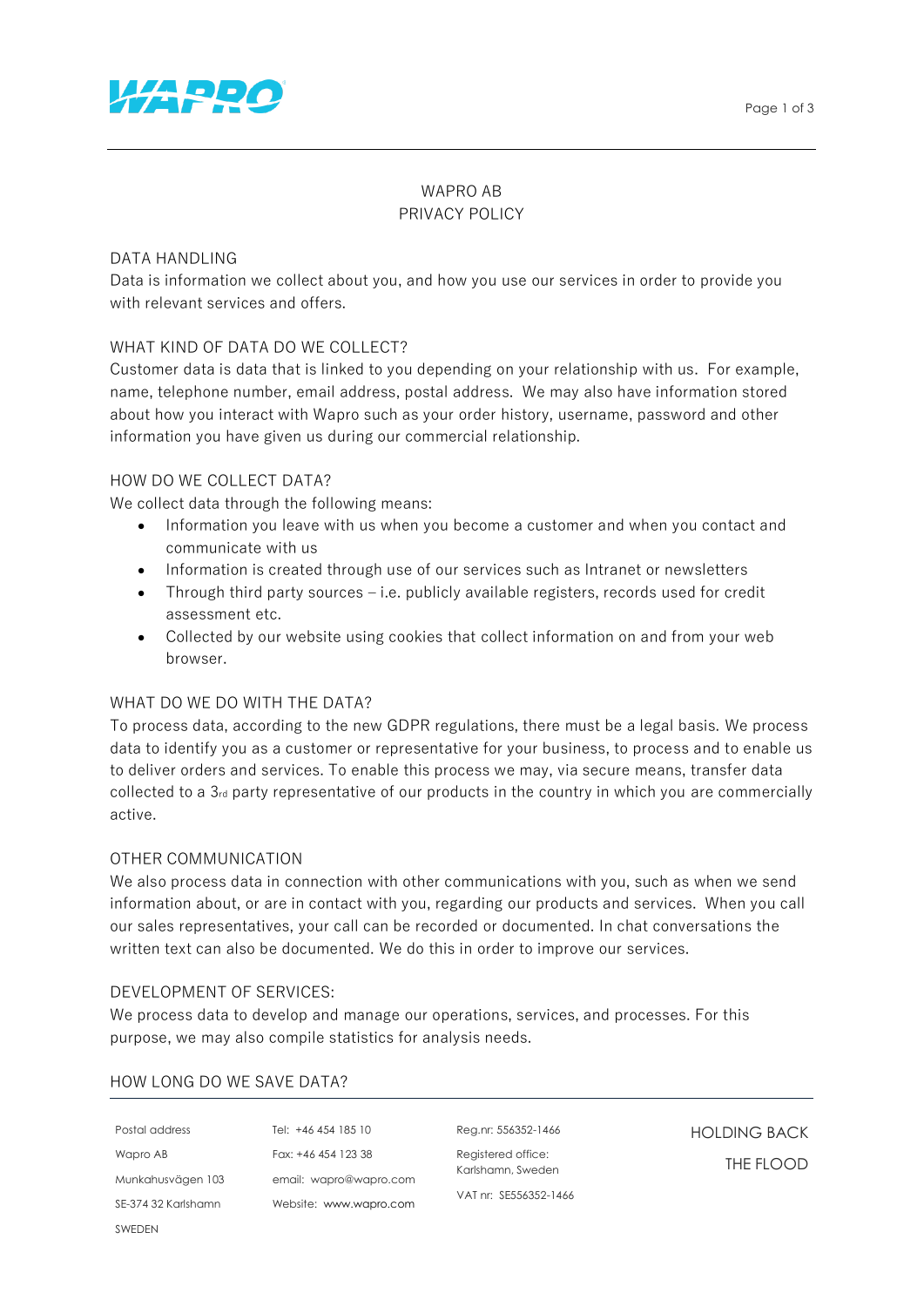# *VARRO*

We never save data longer than we need. Some data is discarded directly, others are stored for longer periods of time depending on the data to be used and our statutory obligations.

# HOW DO WE PROTECT DATA?

We are constantly working to protect our customers' integrity. Our security work includes protection of people, information and IT-infrastructure. Particular attention is devoted to information security regarding your data to prevent and protect against spreading of data to third parties, and against the loss of data. Access to your data is provided only to those who need it for their duties.

# RIGHTS OF ACCESS

You are entitled to access the information we store about you. We will answer your requests without unnecessary delay.

# RIGHT TO RECTIFICATION

We are responsible for ensuring that the data we process is correct, but you as a customer are also entitled to supplement missing and relevant data. If you find incorrect data about you, you are entitled to have this corrected.

## RIGHT TO ERASURE

As a customer, you may, without undue delay, have the following data deleted if any of the following conditions apply:

- The data is no longer required for the purposes for which they were processed
- If your data was given with your consent and you rescind this conscent
- If your data is used for direct marketing and you oppose the use of your data for these purposes
- If you oppose data processing that takes place after a show of interest, but there are no legitimate reasons that weigh heavier than your level of interest
- If data has not been processed according to the regulations
- If deletion is required to fulfill a legal obligation.

## RIGHT TO OBJECT

You are entitled to object to the processing of your data we perform based on weighing of interest. You must specify what processing you object to. If we deem that such processing needs to occur, we must show that the weight of interest is greater than your objection. If data is processed for direct marketing, you are always entitled to object to the processing at any time.

## DATA PROTECTION OFFICER AT WAPRO AB

Wapro AB is responsible for the data and for its processing within the company. Wapro is responsible for the purposes of processing and the method of processing used.

## Wapro AB

| Postal address      | T۴ |
|---------------------|----|
| Wapro AB            | F٢ |
| Munkahusvägen 103   | eı |
| SE-374 32 Karlshamn |    |
| SWEDEN              |    |

el: +46 454 185 10 Fax: +46 454 123 38 email: wapro@wapro.com Website: www.wapro.com Reg.nr: 556352-1466

Registered office: Karlshamn, Sweden VAT nr: SE556352-1466 HOLDING BACK THE FLOOD